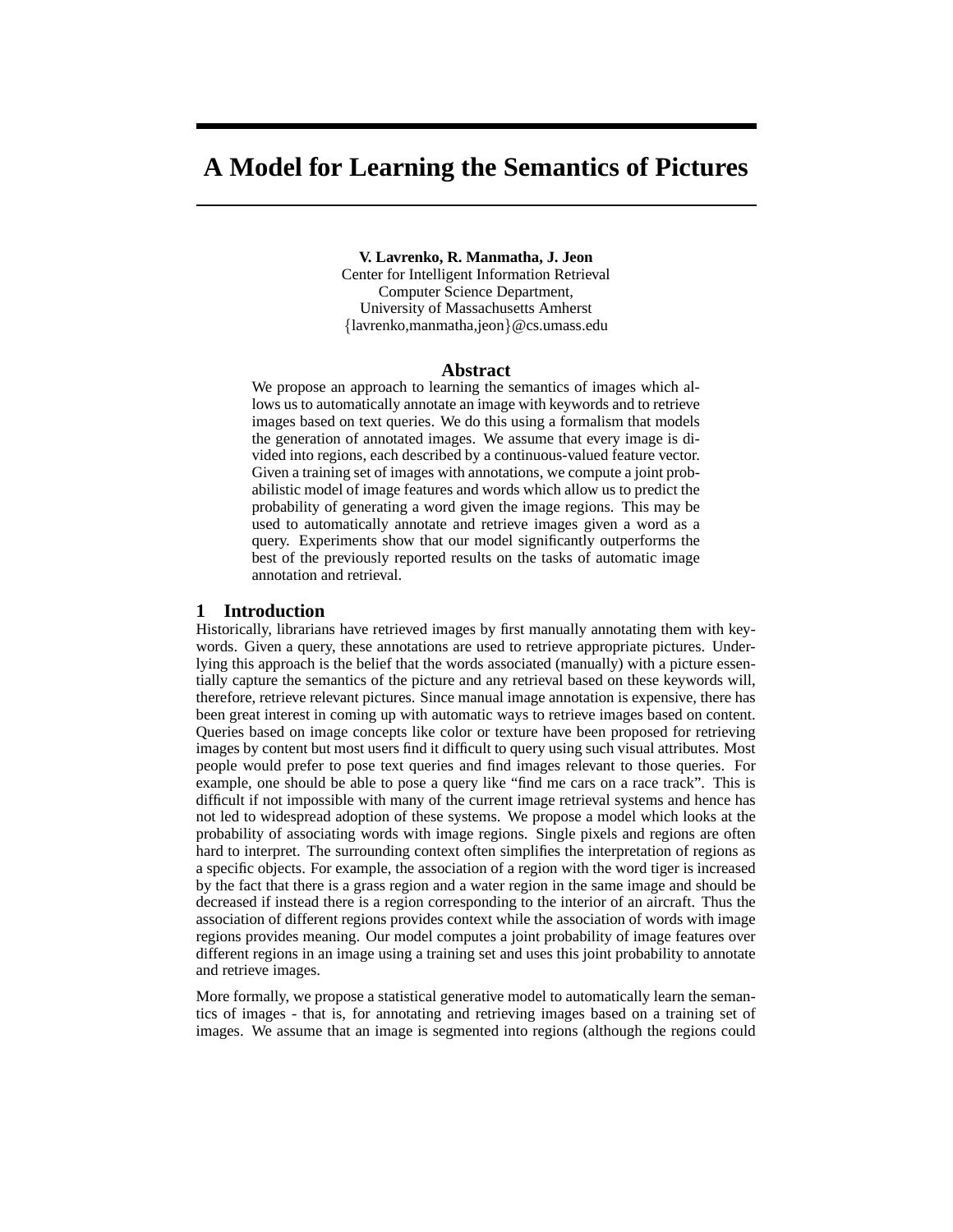simply be a partition of the image) and that features are computed over each of these regions. Given a training set of images with annotations, we show that probabilistic models allow us to predict the probability of generating a word given the features computed over different regions in an image. This may be used to automatically annotate and retrieve images given a word as a query. We show that the continuous relevance model - a statistical generative model related to relevance models in information retrieval - allows us to derive these probabilities in a natural way. The model proposed here directly associates continuous features with words and does not require an intermediate clustering stage. Experiments show that the annotation performance of this continuous relevance model is substantially better than any other model tested on the same data set. It is almost an order of magnitude better (in terms of mean precision) than a model based on word-blob co-occurrence model, more than two and a half times better than a state of the art model derived from machine translation and 1.6 times as good as a discrete version of the relevance model. The model also allows ranked retrieval in response to a text query and again performs much better than any other model in this regard. Our model permits us to automatically associate semantics (in terms of words) with pictures and is an important building step in performing automatic object recognition.

# **2 Related Work**

Recently, there has been some work on automatically annotating images by looking at the probability of associating words with image regions. Mori *et al.* [9] proposed a *Cooccurrence Model* in which they looked at the co-occurrence of words with image regions created using a regular grid. Duygulu *et al* [4] proposed to describe images using a vocabulary of blobs. First, regions are created using a segmentation algorithm like normalized cuts. For each region, features are computed and then blobs are generated by clustering the image features for these regions across images. Each image is generated by using a certain number of these blobs. Their *Translation Model* applies one of the classical statistical machine translation models to translate from the set of keywords of an image to the set of blobs forming the image. Jeon et al [5] instead assumed that this could be viewed as analogous to the cross-lingual retrieval problem and used a cross-media relevance model (CMRM) to perform both image annotation and ranked retrieval. They showed that the performance of the model on the same dataset was considerably better than the models proposed by Duygulu *et al* [4] and Mori *et al.* [9]. Blei and Jordan [3] extended the Latent Dirichlet Allocation (LDA) Model and proposed a Correlation LDA model which relates words and images. This model assumes that a Dirichlet distribution can be used to generate a mixture of latent factors. This mixture of latent factors is then used to generate words and regions. EM is again used to estimate this model. Blei and Jordan show a few examples for labeling specific regions in an image.

The model proposed in this paper is called *Continuous-space Relevance Model* (CRM). The model is closely related to models proposed by [3, 5], but there are several important differences which we will highlight in the remainder of this section.

On the surface, CRM appears to be very similar to one of the intermediate models considered by Blei and Jordan [3]. Specifically, their *GM-mixture* model employs a nearly identical dependence structure among the random variables involved. However, the topological structure of CRM is quite different from the one employed by [3]. GM-mixture assumes a low-dimensional topology, leading to a fully-parametric model where 200 or so "latent aspects" are estimated using the EM algorithm. To contrast that, CRM makes no assumptions about the topological structure, and leads to a doubly non-parametric approach, where expectations are computed over every individual point in the training set. In that regard, CRM appears very similar to the cross-media relevance model (CMRM) [5], which is also doubly non-parametric. There are two significant differences between CRM and CMRM. First, CMRM is a discrete model and cannot take advantage of continuous features. In order to use CMRM for image annotation we have to quantize continuous feature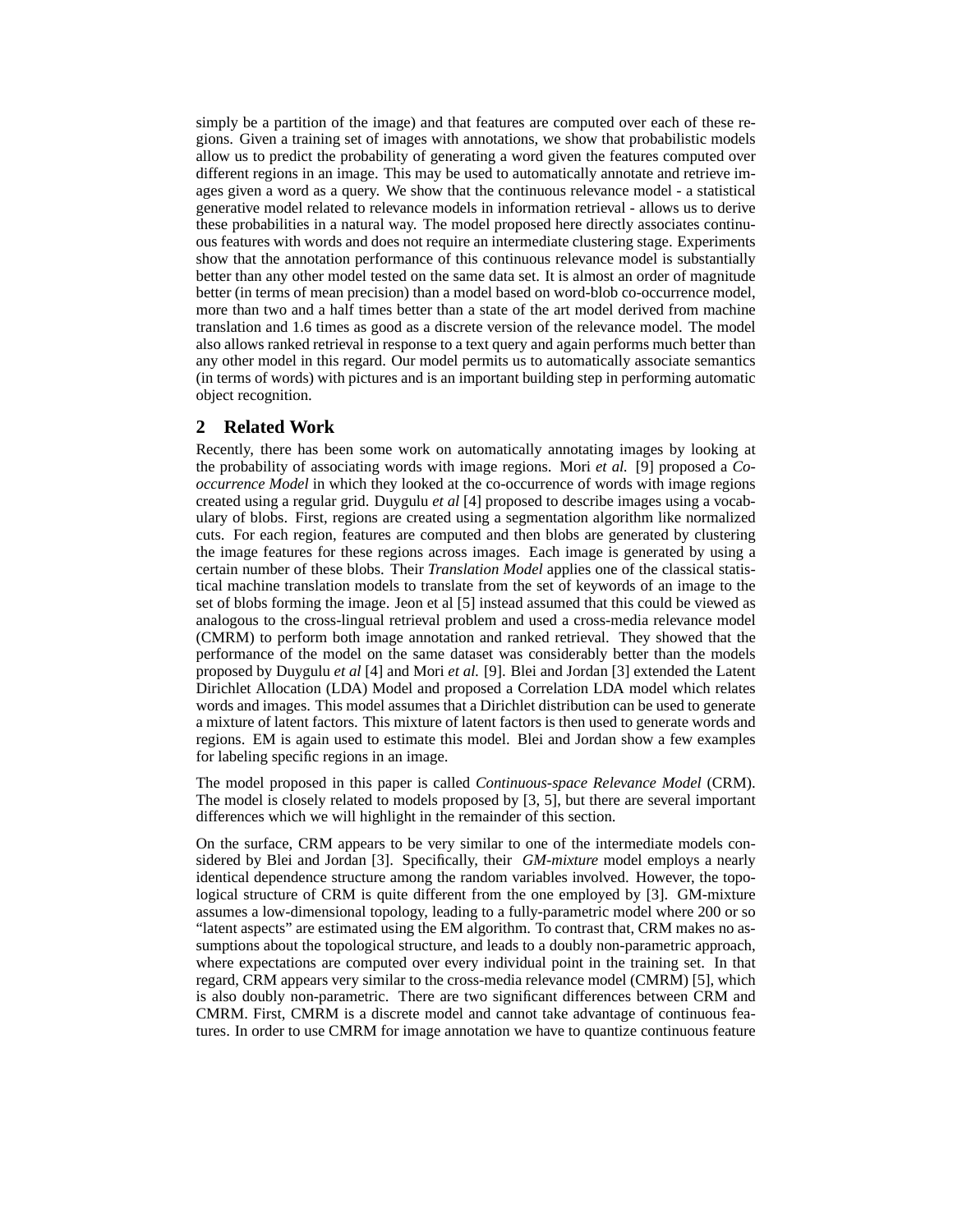

Figure 1: A generative model of annotated images. Words  $w_j$  in the annotation are i.i.d. sampled from the underlying multinomial. Image pixels are produced by first picking a set of i.i.d. feature vectors  $\{g_1 \ldots g_n\}$ , then generating image regions  $\{r_1 \ldots r_n\}$  from the feature vectors, and finally stacking the regions on top of each other.

vectors into a discrete vocabulary (similarly to the co-ocurrence and translation [4] models). CRM, on the other hand, directly models continuous features. The second difference is that CMRM relies on *clustering* of the feature vectors into *blobs*. Annotation quality of the CMRM is very sensitive to clustering errors, and depends on being able to a-priori select the right cluster granularity: too many clusters will result in exptreme sparseness of the space, while too few will lead us to confuse different objects in the images. CRM does not rely on clustering and consequently does not suffer from the granularity issues.

We would like to stress that the difference between CRM and previously discussed models is not merely conceptual. In section 4 we will show that CRM performs significantly better than all previosly proposed models on the tasks of image annotation and retrieval. To ensure a fair comparison, we use exactly the same data set and same feature representations as were used in [3, 4, 5, 9].

# **3 A Model of Annotated Images**

The purpose of this section is to introduce a statistical formalism that will allow us to model a relationship between the contents of a given image and the annotation of that image. We will describe an approach to learning a joint probability disdribution  $P(\mathbf{r}, \mathbf{w})$ over the regions r of some image and the words w in its annotation. Knowing the joint distribution  $P(\mathbf{r}, \mathbf{w})$  is the key to solving two important real-world problems:

- 1. **Image Annotation.** Suppose we are given a new image for which no annotation is provided. That is, we know r, but do not know w. Having a joint distribution allows us to compute a conditional likelihood  $P(\mathbf{w}|\mathbf{r})$  which can then be used to guess the most likely annotation w for the image in question. The new annotation can be presented to a user, indexed, or used for retrieval purposes.
- 2. **Image Retrieval.** Suppose we are given a collection of un-annotated images and a text query  $w_{\text{grav}}$  consisting of a few keywords. Knowing the joint model of images and annotations, we can compute the query likelihood  $P(\mathbf{w}_{qry}|\mathbf{r}_J)$  for every image J in the dataset. We can then rank images in the collection according to their likelihood of having the query as annotation, resulting in a special case of the popular Language Modeling approach to Information Retrieval [6].

The remainder of this section is organized as follows. In section 3.1 we discuss our choice of representation for images and their annotations. Section 3.2 presents a generative framework for relating image regions with image annotations. Section 3.3 provides detailed estimates for the components of our model.

## **3.1 Representation of Images and Annotations**

Let C denote the finite set of all possible pixel colors. We assume that C includes one "transparent" color  $c_0$ , which will be handy when we have to layer image regions. As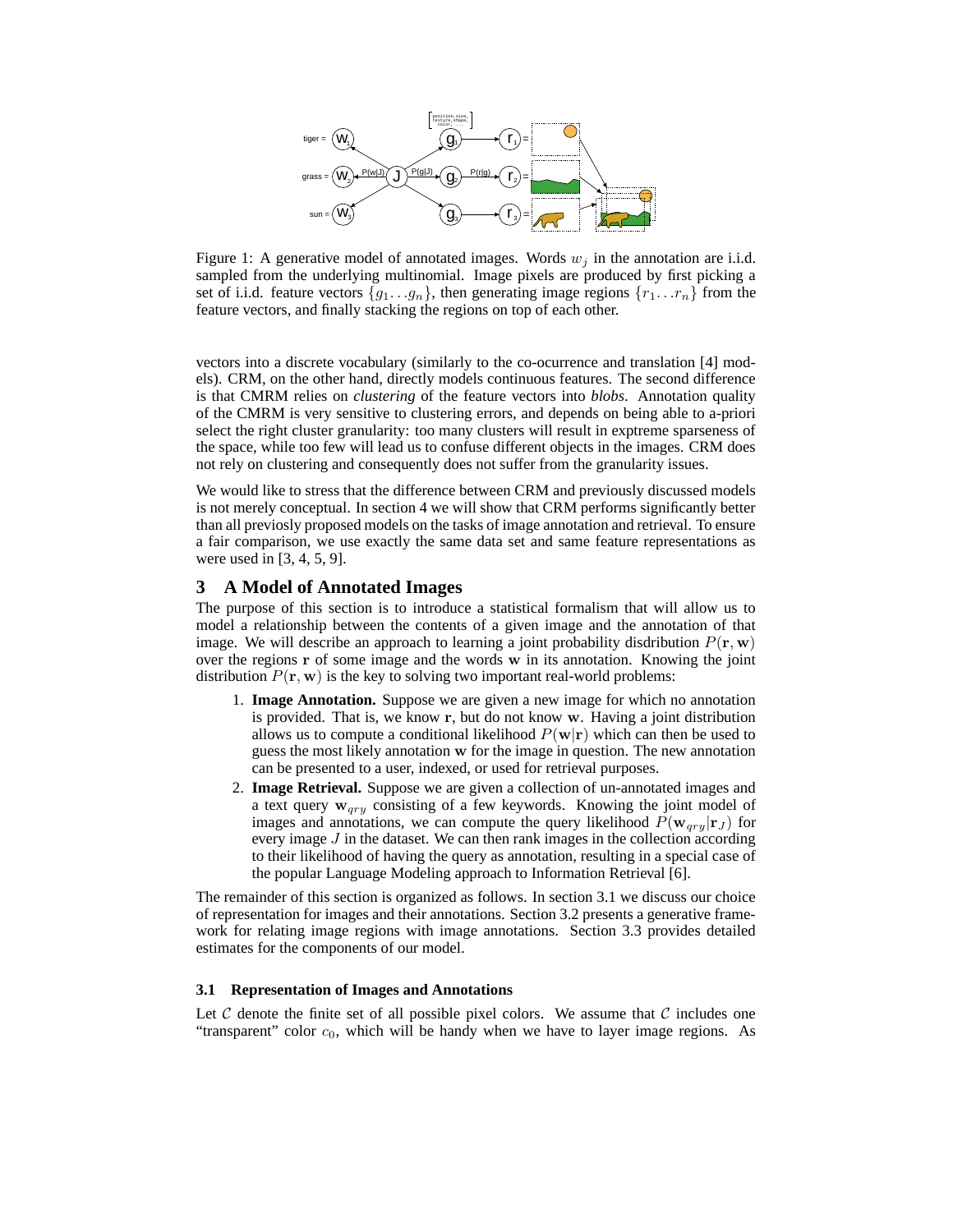a matter of convenience, we assume that all images are of a fixed size  $W \times H$ .<sup>1</sup> This assumption allows us to represent any image as an element of a finite set  $\mathcal{R} = \mathcal{C}^{W \times H}$ . We assume that each image contains several distinct *regions*  $\{r_1 \dots r_n\}$ . Each region is itself an element of  $R$  and contains the pixels of some prominent object in the image, all pixels around the object are set to be transparent. For example, in Figure 1 we have a hypothetical picture containing three prominent objects: a tiger, the sun and some grass. Each object is represented by its own region:  $r_1$  for the sun,  $r_2$  for the grass, and  $r_3$  for the tiger. The final image is the result of stacking or layering the regions on top of each other, as shown on the right side of Figure 1.

In our model of images, a central part will be played by a special function  $G$  which maps image regions  $r \in \mathcal{R}$  to real-valued vectors  $g \in \mathbb{R}^k$ . The value  $\mathcal{G}(r)$  represents a set of *features*, or *characteristics* of an image region. The features could reflect the position of an object region, its relative size, a crude reflection of shape, as well as predominant colors and textures. For example, in Figure 1 the region  $r_1$  (sun) is a round object, located in the upper-right portion of the image, yellowish in color with a smooth texture. When we model image generation we will treat the output of G as a *generator* or a "recipe" for producing a certain type of image. For example, a feature vetor  $g_1 = \mathcal{G}(r_1)$  can be thought of as a generator for any image region resembling a sun-like object in the upper-left corner.

Finally, an annotation for a given image is a set of words  $\{w_1...w_m\}$  drawn from some finite vocabulary  $\mathcal V$ . We assume that the annotation describes the objects represented by regions  $\{r_1 \ldots r_n\}$ . However, contrary to prior work [4, 3] we do not assume an underlying one-to-one correspondence between the objects in the image annotation and words in the annotation. Instead, we are interested in modeling a joint probability for observing a set of image regions  $\{r_1 \dots r_n\}$  together with the set of annotation words  $\{w_1 \dots w_m\}$ .

## **3.2 A Model for Generating Annotated Images**

Suppose  $\mathcal T$  is the training set of annotated images, and let  $J$  be an element of  $\mathcal T$ . According to the previous section J is represented as a set of image regions  $\mathbf{r}_J = \{r_1 \dots r_n\}$ along with the corresponding annotation  $w_J = \{w_1 \dots w_m\}$ . We assume that the process that generated  $J$  is based on three distinct probability distributions. First, we assume that the words in  $w_j$  are an i.i.d. random sample from some underlying multinomial distribution  $P_V(\cdot|J)$ . Second, the regions  $r_J$  are produced from a corresponding set of generator vectors  $g_1 \dots g_n$  according to a process  $P_{\mathcal{R}}(r_i|g_i)$  which is independent of J. Finally, the generator vectors  $g_1 \ldots g_n$  are themselves an i.i.d. random sample from some underlying multi-variate density function  $P_G(\cdot|J)$ .

Now let  $\mathbf{r}_A = \{r_1 \dots r_{n_A}\}\$ denote the regions of some image A, which is not in the training set T. Similarly, let  $w_B = \{w_1 \dots w_{n_B}\}\$ be some arbitrary sequence of words. We would like to model  $P(\mathbf{r}_A, \mathbf{w}_A)$ , the joint probability of observing an image defined by  $\mathbf{r}_A$ together with annotation words  $w_B$ . We hypothesize that the observation  $\{r_A, w_B\}$  came from the same process that generated one of the images  $J^*$  in the training set  $\widetilde{T}$ . However, we don't know which process that was, and so we compute an expectation over all images  $J \in \mathcal{T}$ . The overall process for jointly generating  $w_B$  and  $r_A$  is as follows:

- 1. Pick a training image  $J \in \mathcal{T}$  with some probability  $P_{\mathcal{T}}(J)$
- 2. For  $b = 1 \dots n_B$ :
	- (a) Pick the annotation word  $w_b$  from the multinomial distribution  $P_V(\cdot|J)$ .
- 3. For  $a = 1...n_A$ :
	- (a) Sample a generator vector  $g_a$  from the probability density  $P_G(\cdot|J)$ .
	- (b) Pick the image region  $r_a$  according to the probability  $P_{\mathcal{R}}(r_a|g_a)$

<sup>&</sup>lt;sup>1</sup>The assumptions of finite colormap and fixed image size can easily be relaxed but require arguments that are beyond the scope of this paper.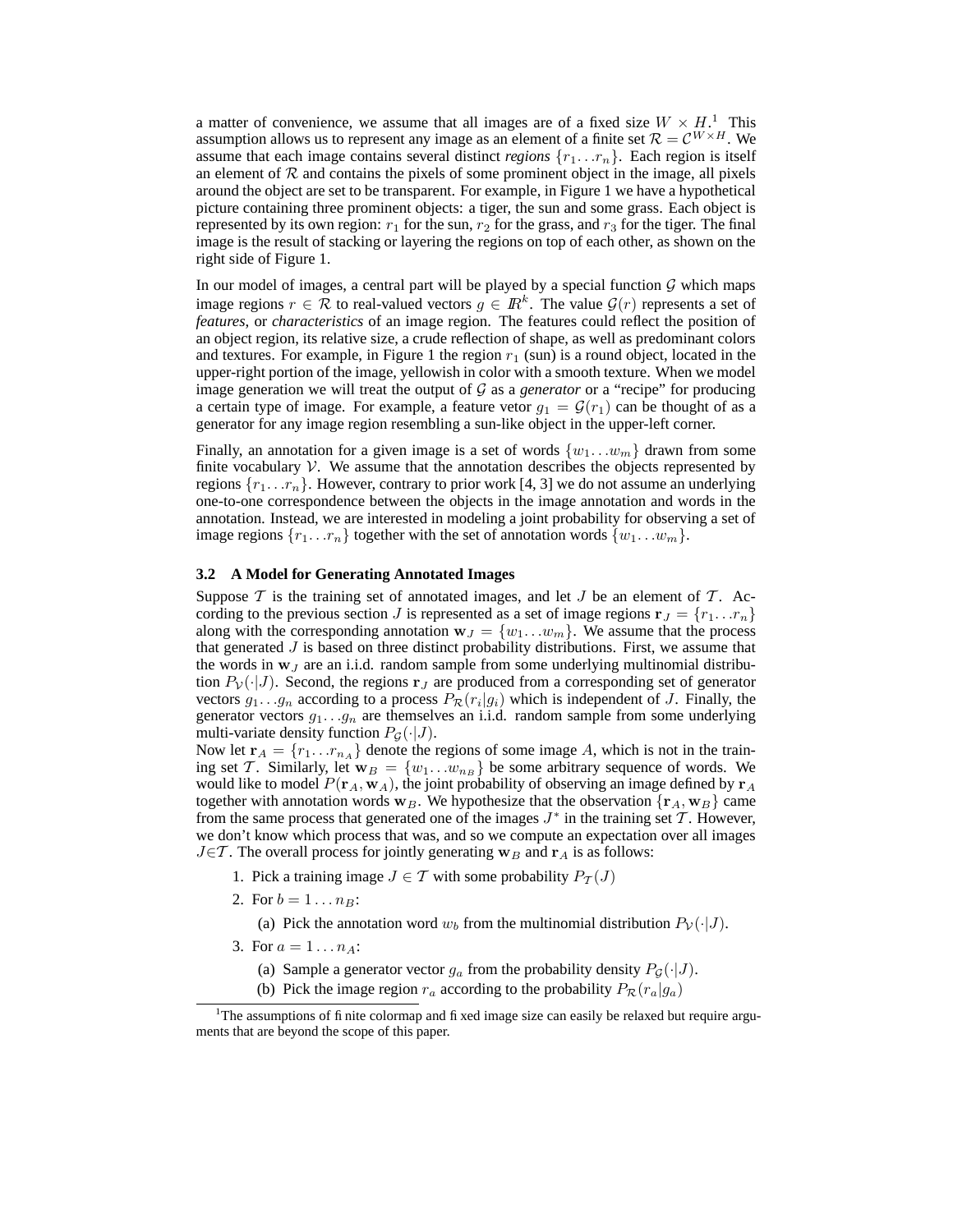Figure 1 shows a graphical dependency diagram for the generative process outlined above. We show the process of generating a simple image consisting of three regions and a corresponding 3-word annotation. Note that the number of words in the annotation  $n_B$  does not have to be the same as the number of image regions  $n_A$ . Formally, the probability of a joint observation  $\{r_A, w_B\}$  is given by:

$$
P(\mathbf{r}_A, \mathbf{w}_B) = \sum_{J \in \mathcal{T}} P_{\mathcal{T}}(J) \prod_{b=1}^{n_B} P_{\mathcal{V}}(w_b | J) \prod_{a=1}^{n_A} \int_{\mathbb{R}^k} P_{\mathcal{R}}(r_a | g_a) P_{\mathcal{G}}(g_a | J) dg_a \tag{1}
$$

#### **3.3 Estimating Parameters of the Model**

In this section we will discuss simple but effective estimation techniques for the four components of the model:  $P_T$ ,  $P_V$ ,  $P_G$  and  $P_R$ .  $P_T(J)$  is the probability of selecting the underlying model of image  $J$  to generate some new observation  $r, w$ . In the absence of any task knowledge we use a uniform prior  $P_{\mathcal{T}}(J) = 1/N_{\mathcal{T}}$ , where  $N_{\mathcal{T}}$  is the size of the training set.

 $P_{\mathcal{R}}(r|g)$  is a global probability distribution responsible for mapping generator vectors  $g \in \mathbb{R}^k$  to actual image regions  $r \in \mathcal{R}$ . In our case for every image region r there is only one corresponding generator  $g = \mathcal{G}(r)$ , so we can assume a particularly simple form for the distribution  $P_{\mathcal{R}}$ :

$$
P_{\mathcal{R}}(r|g) = \begin{cases} 1/N_g & \text{if } \mathcal{G}(r) = g \\ 0 & \text{otherwise} \end{cases}
$$
 (2)

where  $N_g$  is the number of all regions r' in R such that  $\mathcal{G}(r') = g$ . For the scope of the current paper we do not attempt to reliably estimate  $N_g$ , instead we assume it to be a constant independent of g.

 $P_G(\cdot|J)$  is a density function responsible for generating the feature vectors  $g_1 \dots g_n$ , which are later mapped to image regions  $r_J$  according to  $P_R$ . We use a non-parametric kernelbased density estimate for the distribution  $P_{\mathcal{G}}$ . Assuming  $\mathbf{r}_J = \{r_1 \dots r_n\}$  to be the set of regions of image  $J$  we estimate:

$$
P_{\mathcal{G}}(g|J) = \frac{1}{n} \sum_{i=1}^{n} \frac{1}{\sqrt{2^k \pi^k |\Sigma|}} \exp\left\{ (g - \mathcal{G}(r_i))^{\top} \Sigma^{-1} (g - \mathcal{G}(r_i)) \right\}
$$
(3)

Equation (3) arises out of placing a Gaussian kernel over the feature vector  $\mathcal{G}(r_i)$  of every region of image J. Each kernel is parametrized by the feature covariance matrix  $\Sigma$ . As a matter of convenience we assumed  $\Sigma = \beta I$ , where I is the identity matrix.  $\beta$  playes the role of kernel *bandwidth*: it determines the smoothness of  $P_G$  around the support point  $\mathcal{G}(r_i)$ . The value of  $\beta$  is selected empirically on a held-out portion of the training set T.

 $P_V(\cdot|J)$  is the multinomial distribution that is assumed to have generated the annotation  $w_J$  of image  $J \in \mathcal{T}$ . We use a Bayesian framework for estimating  $P_V(\cdot|J)$ . Let  $\mathbb{P}^{\mathcal{V}}$  be the simplex of all multinomial distributions over V. We assume a Dirichlet prior over  $\mathbb{P}^{\mathcal{V}}$ that has parameters  $\{\mu p_v : v \in \mathcal{V}\}\.$  Here  $\mu$  is a constant, selected empirically, and  $p_v$  is the relative frequency of observing the word  $v$  in the training set. Introducing the observation  $w_J$  results in a Dirichlet posterior over  $\mathbb{P}^{\mathcal{V}}$  with parameters  $\{\mu p_v + N_{v,J} : v \in \mathcal{V}\}\)$ . Here  $N_{v,J}$  is the number of times v occurs in the observation  $w_J$ . Computing the expectation over this Dirichlet posterior gives us the following Bayesian estimate for  $P_V$ :

$$
P_V(v|J) = \frac{\mu p_v + N_{v,J}}{\mu + \sum_{v'} N_{v',J}}\tag{4}
$$

## **4 Experimental Results**

To provide a meaningful comparison with previously-reported results, we use, without any modification, the dataset provided by Duygulu *et al.*[4]<sup>2</sup>. This allows us to compare the

<sup>&</sup>lt;sup>2</sup>Available at http://www.cs.arizona.edu/people/kobus/ research/data/eccv\_2002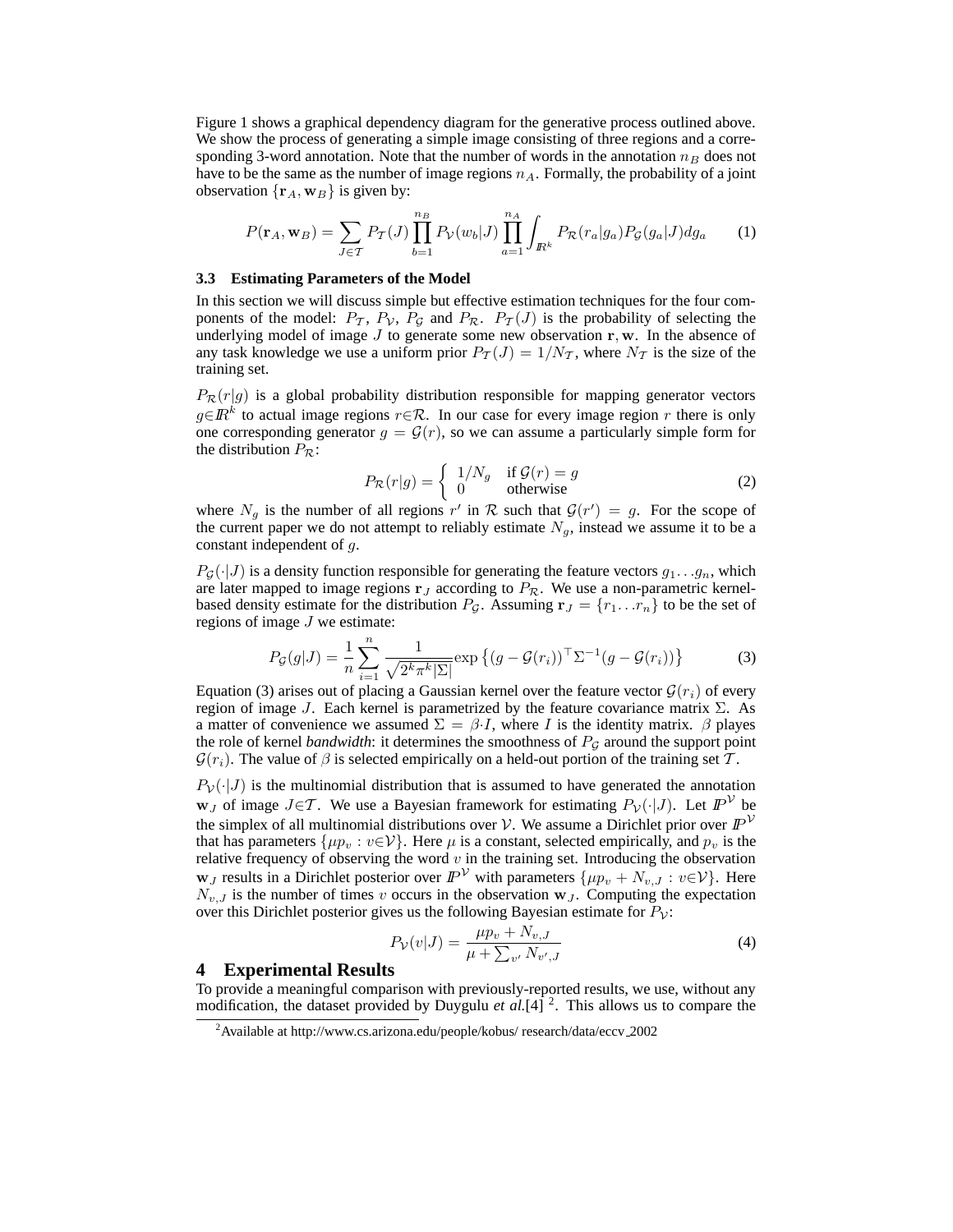| Models                                 | Co-occurence | Translation  | <b>CMRM</b> | <b>CRM</b>     |  |  |  |
|----------------------------------------|--------------|--------------|-------------|----------------|--|--|--|
| #words with recall $\geq 0$            | 19           | 49           | 66          | $+62%$<br>107  |  |  |  |
| Results on 49 best words, as in [1, 5] |              |              |             |                |  |  |  |
| Mean per-word Recall                   |              | 0.34         | 0.48        | $+46%$<br>0.70 |  |  |  |
| Mean per-word Precision                |              | 0.40<br>0.20 |             | $+48%$<br>0.59 |  |  |  |
| Results on all 260 words               |              |              |             |                |  |  |  |
| Mean per-word Recall<br>0.02           |              | 0.04         | 0.09        | $0.19 + 111\%$ |  |  |  |
| Mean per-word Precision<br>0.03        |              | 0.06         | 0.10        | $0.16 + 60 %$  |  |  |  |

Table 1: Comparing recall and precision of the four models on the task of automatic image annotation. Our model (CRM) substantially outperforms all other models. Percent improvements are over the best previously-reported results (CMRM).

performance of models in a strictly controlled manner. The dataset consists of 5,000 images from 50 Corel Stock Photo cds. Each cd includes 100 images on the same topic. Each image contains an annotation of 1-5 keywords. Overall there are 371 words. Prior to modeling, every image in the dataset is pre-segmented into regions using general-purpose algorithms, such as normalized cuts [11]. We use pre-computed feature vector  $\mathcal{G}(r)$  for every segmented region r. The feature set consists of 36 features: 18 color features, 12 texture features and 6 shape features. For details of the features refer to [4]. Since we directly model the generation of feature vectors, there is no need to quantize feature data, as was done in [1, 4, 5]. We divided the dataset into 3 parts - with 4,000 training set images, 500 evaluation set images and 500 images in the test set. The evaluation set is used to find system parameters. After fixing the parameters, we merged the 4,000 training set and 500 evaluation set images to make a new training set. This corresponds to the training set of 4500 images and the test set of 500 images used by Duygulu *et al* [4].

## **4.1 Results: Automatic Image Annotation**

In this section we evaluate the performance of our model on the task of automatic image annotation. We are given an un-annotated image  $J$  and are asked to automatically produce an annotation  $w_{auto}$ . The automatic annotation is then compared to the held-out human annotation  $w_J$ . We follow the experimental methodology used by[4, 5]. Given a set of image regions  $\mathbf{r}_J$  we use equation (1) to arrive at the conditional distribution  $P(w|\mathbf{r}_J)$ . We take the top 5 words from that distribution and call them the automatic annotation of the image in question. Then, following [4], we compute annotation recall and precision for every word in the testing set. Recall is the number of images correctly annotated with a given word, divided by the number of images that have that word in the human annotation. Precision is the number of correctly annotated images divided by the total number of images annotated with that particular word (correctly or not). Recall and precision values are averaged over the set of testing words.

We compare the annotation performance of the four models: the Co-occurrence Model [9], the Translation Model [4], CMRM [5] and the model proposed in this paper (CRM). We report the results on two sets of words: the subset of *49 best* words which was used by[4, 5], and the complete set of all 260 words that occur in the testing set. Table 1 shows the performance on both word sets. The figures clearly show that the model presented here (CRM) substabtially outperforms the other models and is the only one of the four capable of producing reasonable mean recall and mean precision numbers when every word in the test set is used. In Figure2 we provide sample annotations for the two best models in the table, CMRM and CRM, showing that the model in this paper is considerably more accurate.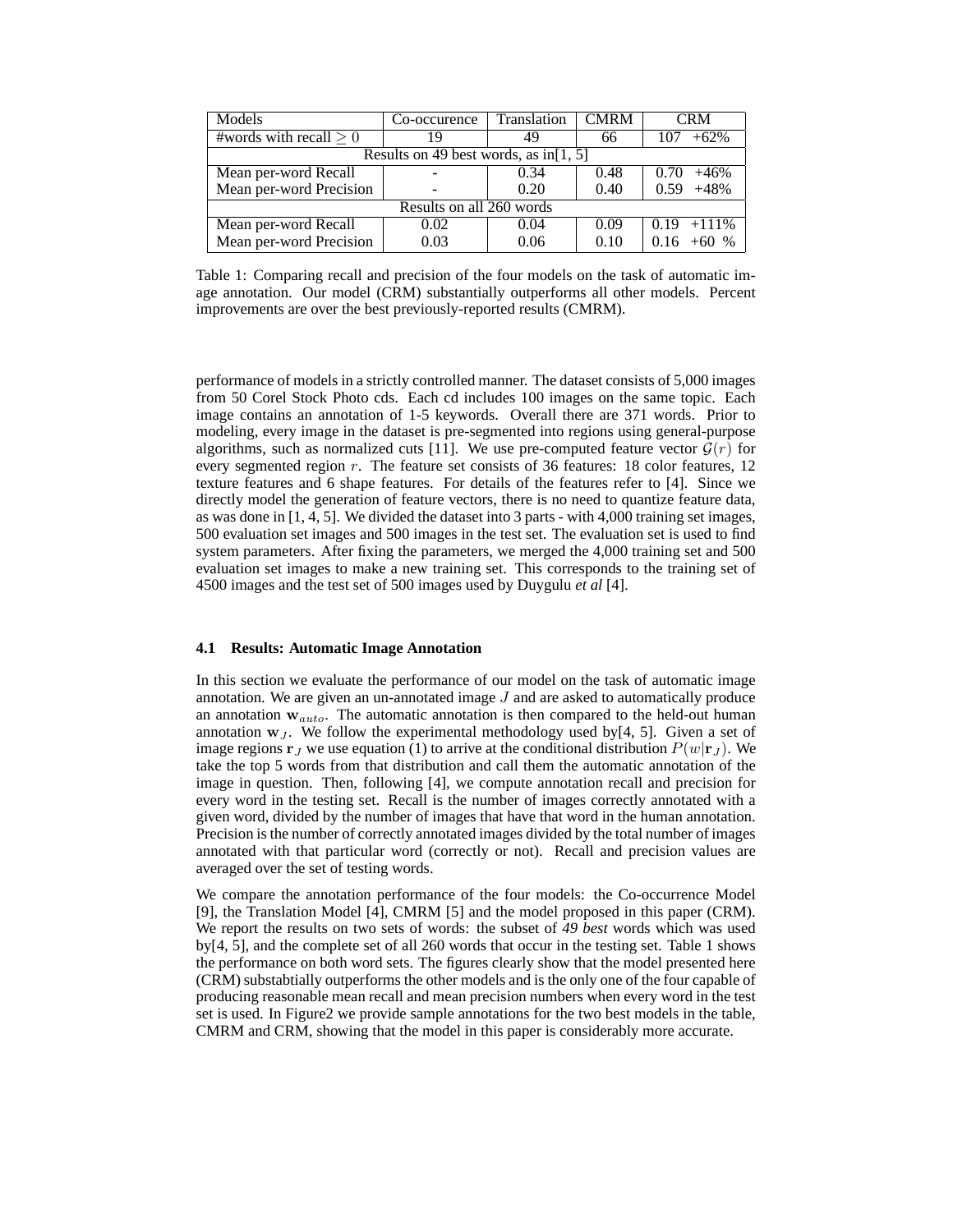| Images      |                 |                 |                   |                                 |
|-------------|-----------------|-----------------|-------------------|---------------------------------|
| <b>CMRM</b> | water sky plane | water sky plane | water sky tree    | people rocks<br>water buildings |
| Annotation  | hear            | jet tree        | people            |                                 |
| <b>CRM</b>  | lizard marine   | snow bear polar | train railroad    | cat tiger water                 |
| Annotation  | iguana rocks    | tundra          | tracks locomotive | forest                          |

Figure 2: The generative model based on contiuous features (CRM) that is proposed here performs substantially better than the discrete cross-media relevance model (CMRM) for annotating images in the test set.

| Query length                       | word   | 2 words                                | 3 words         | 4 words         |  |  |  |
|------------------------------------|--------|----------------------------------------|-----------------|-----------------|--|--|--|
| Number of queries                  | 179    | 386                                    | 178             | 24              |  |  |  |
| Relevant images                    | 1675   | 1647                                   | 542             | 67              |  |  |  |
| Precision after 5 retrieved images |        |                                        |                 |                 |  |  |  |
| <b>CMRM</b>                        | 0.1989 | 0.1306                                 | 0.1494          | 0.2083          |  |  |  |
| <b>CRM</b>                         |        | $0.2480 +25\%$ 0.1902 +45% 0.1888 +26% |                 | $0.2333 + 12\%$ |  |  |  |
| <b>Mean Average Precision</b>      |        |                                        |                 |                 |  |  |  |
| <b>CMRM</b>                        | 0.1697 | 0.1642                                 | 0.2030          | 0.2765          |  |  |  |
| <b>CRM</b>                         |        | $0.2353 + 39\%$ 0.2534 + 54\%          | $0.3152 + 55\%$ | $0.4471 + 61\%$ |  |  |  |

Table 2: Comparing our model to the Cross-Media Relevance Model (CMRM) on the task of image retrieval. Our model outperforms the CMRM model by a wide margin on all query sets. Boldface figures mark improvements that are statistically significant according to sign test with a confidence of 99% (*p*-value  $< 0.01$ ).

# **4.2 Results: Ranked Retrieval of Images**

In this section we turn our attention to the problem of ranked retrieval of images. In the retrieval setting we are given a text query  $w_{qry}$  and a testing collection of un-annotated images. For each testing image  $J$  we use equation (1) to get the conditional probability  $P(\mathbf{w}_{\text{grav}}|\mathbf{r}_J)$ . All images in the collection are ranked according to the conditional likelihood  $P(\mathbf{w}_{qry}|\mathbf{r}_J)$ . This can be thought of as a special case of the popular Langauge Modeling approach to Information Retrieval, proposed by Ponte and Croft[6]. In our retrieval experiments we do our best to reproduce the same settings that were used by Jeon et.al[5] in their work. Following[5], we use four sets of queries, constructed from all 1-, 2-, 3- and 4-word combinations of words that occur at least twice in the testing set. An image is considered relevant to a given query if its *manual* annotation contains all of the query words. As our evaluation metrics we use precision at 5 retrieved images and non-interpolated average precision<sup>3</sup>, averaged over the entire query set. Precision at 5 documents is a good measure of performance for a casual user who is interested in retrieving a couple of relevant items without looking at too much junk. Average precision is more appropriate for a professional user who wants to find a large proportion of relevant items.

Table 2 shows the performance of our model on the four query sets, contrasted with performance of the CMRM[5] baseline on the same data. Baseline performance figures are quoted directly from the tables in[5]. We observe that our model substantially outperforms the CMRM baseline on every query set. Improvements in average precision are particularly impressive, our model outperforms the baseline by 40 - 60 percent. All improvements on 1-, 2- and 3-word queries are statistically significant based on a sign test with a  $p$ -value of

 $3$  Average precision is the average of precision values at the ranks where relevant items occur.